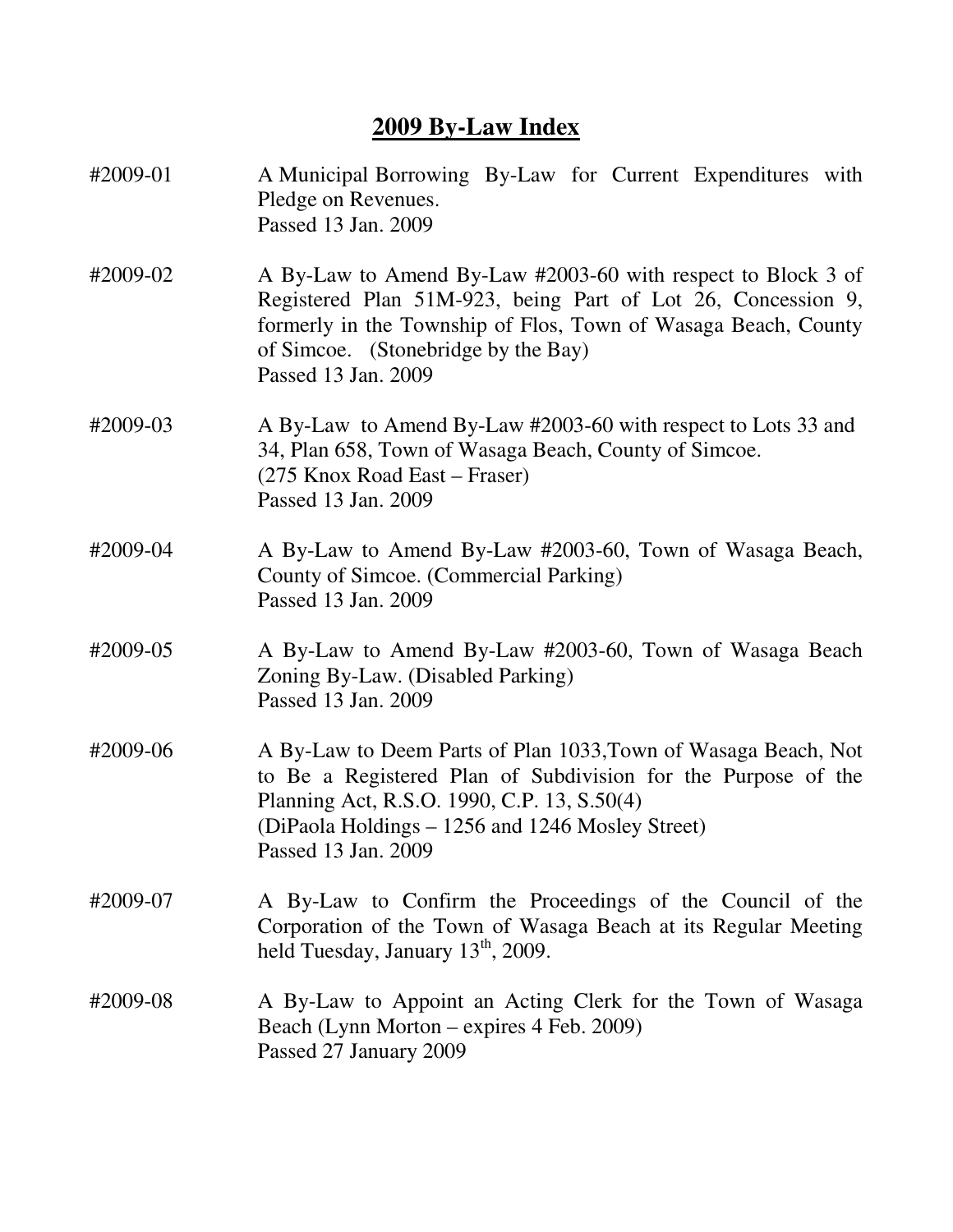| #2009-09 | A By-Law to Amend Schedule 'A' and 'B' of By-Law #2007-31<br>being a By-Law for the Operation of the Wasaga Beach Cemetery.<br>Passed 27 January 2009                                                                           |
|----------|---------------------------------------------------------------------------------------------------------------------------------------------------------------------------------------------------------------------------------|
| #2009-10 | A By-Law to Authorize Execution of an Agreement between the<br>Town of Wasaga Beach and C.A. Sellers Cleaning Services Limited<br>for Janitorial Services (Expires Jan. 31, 2011)<br>Passed 27 January 2009                     |
| #2009-11 | A By-Law to Provide for an Interim Tax Levy and to Provide for the<br>Payment of Late Taxes and to Provide for Penalty and Interest of 1<br>$\frac{1}{4}\%$ per Month.<br>Passed 27 January 2009                                |
| #2009-12 | A By-Law to Confirm the Proceedings of the Council of the<br>Corporation of the Town of Wasaga Beach at its Regular Meeting<br>held Tuesday, January 27 <sup>th</sup> , 2009                                                    |
| #2009-13 | A By-Law to Amend By-Law #2003-60 with respect to Lots 5 and 6,<br>Plan 1408, Town of Wasaga Beach, County of Simcoe.<br>(S. Litz – 801 River Road West)<br>Passed 10 February 2009                                             |
| #2009-14 | A By-Law to Amend By-Law #2003-60 with respect to Part of Lot<br>23, Concession 8, formerly in the Township of Flos, Town of<br>Wasaga Beach, County of Simcoe.<br>(New England Village)<br>Passed 10 February 2009             |
| #2009-15 | A By-Law to Amend By-Law #2003-60 with respect to Part of Lot<br>11, Concession 15, formerly in the Township of Sunnidale, Town of<br>Wasaga Beach, County of Simcoe<br>(Parkbridge - 2263 Klondike)<br>Passed 10 February 2009 |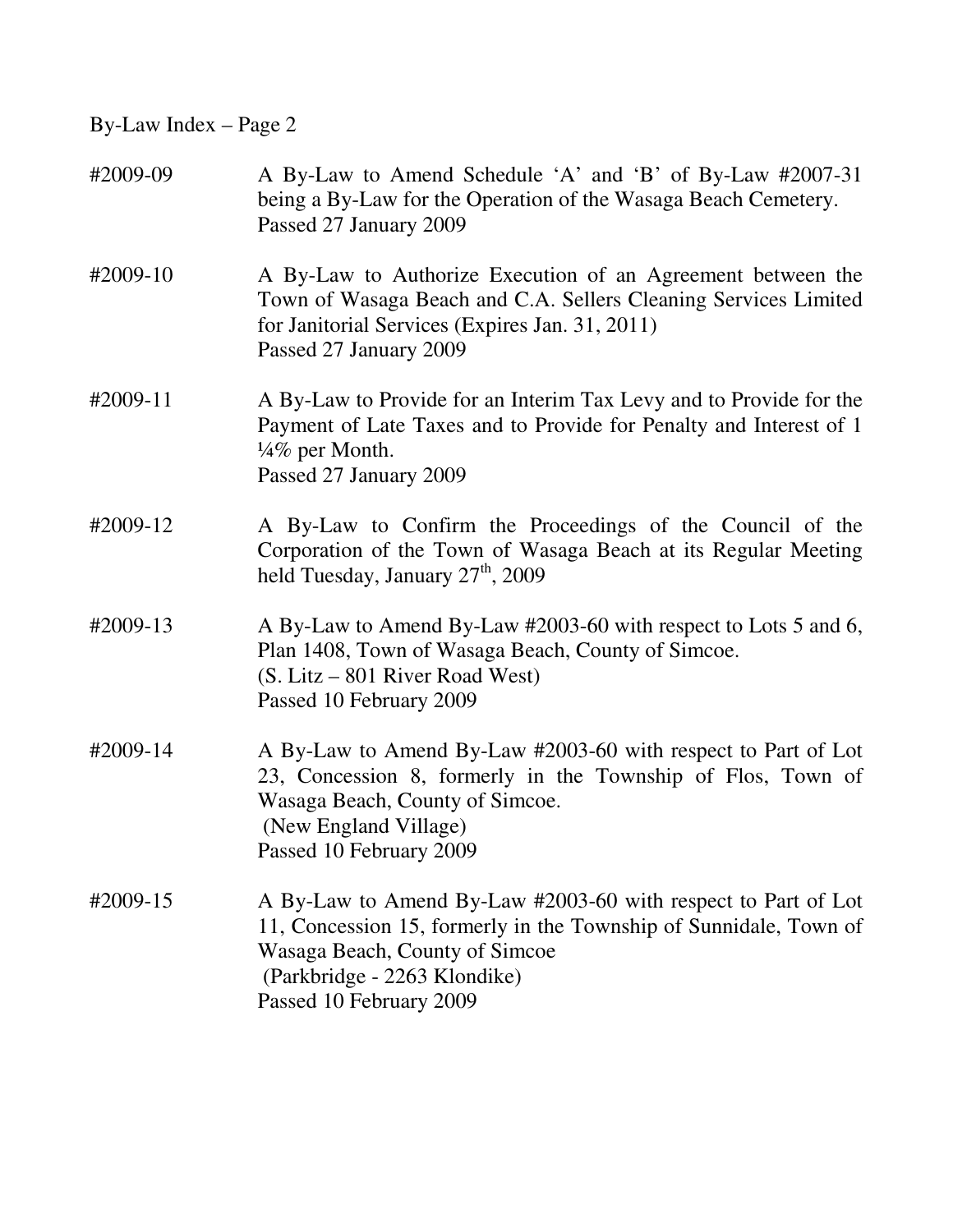| #2009-16 | A By-Law to Amend By-Law #2003-60 with respect to Part of Lot 1<br>and All of Lot 2, Plan 547, Town of Wasaga Beach, County of<br>Simcoe.<br>(Pier 24 Developments – 60 / 64 River Road East)<br>Passed 10 February 2009 |
|----------|--------------------------------------------------------------------------------------------------------------------------------------------------------------------------------------------------------------------------|
| #2009-17 | A By-Law to Confirm the Proceedings of the Council of the<br>Corporation of the Town of Wasaga Beach at its Regular Meeting<br>held Tuesday, February 10 <sup>th</sup> , 2009.                                           |
| #2009-18 | A By-Law to Appoint a Committee of Adjustment and Delegate the<br>Authority for the Giving of Consents under Section 53 of The<br>Planning Act. (Mary Watson)<br>Passed 10 March 2009                                    |
| #2009-19 | A By-Law to Amend By-Law #2003-60, Town of Wasaga Beach<br>Zoning By-Law.<br>(Home Occupation – Holistic Practitioner & Personal Services)<br>Passed 10 March 2009                                                       |
| #2009-20 | A By-Law to Amend By-Law #2007-38 of The Corporation of the<br>Town of Wasaga Beach.<br>(Home Occupation – Child Care Provider)<br>Passed 10 March 2009                                                                  |
| #2009-21 | A By-Law to Amend By-Law #2007-38 of the Corporation of the<br>Town of Wasaga Beach.<br>(Tow Truck Driver)<br>Passed 10 March 2009                                                                                       |
| #2009-22 | A By-Law to Authorize Execution of an Agreement with the County<br>of Simcoe transferring responsibility for Leaf and Yard Waste<br>Collection to the Town of Wasaga Beach.<br>Passed 10 March 2009                      |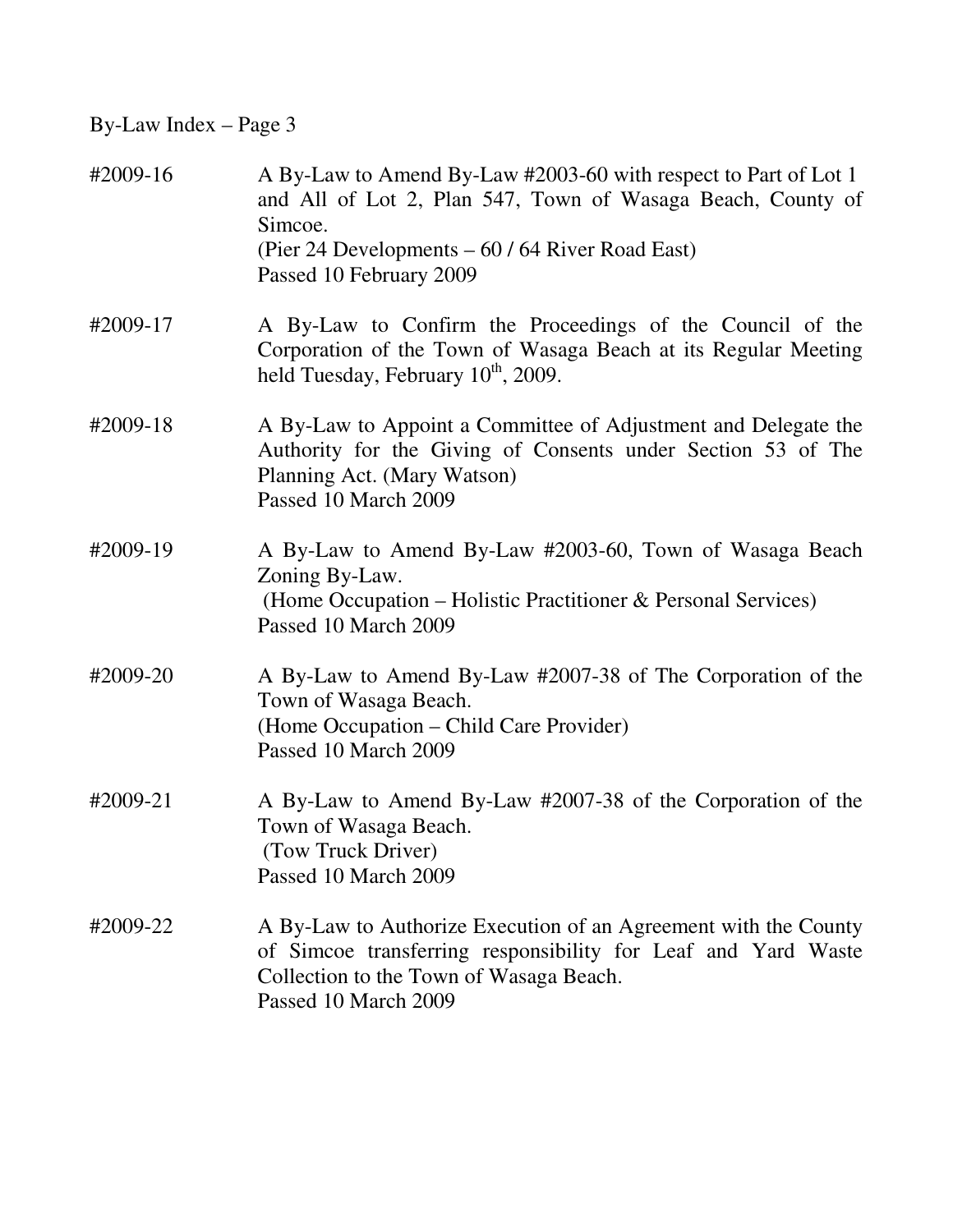| #2009-23 | A By-Law to Regulate the Town of Wasaga Beach Water Works<br>Utility, to Consolidate the Water Works Utility Regulations and to<br>Repeal Previous Water Works Utility Regulating By-Laws.<br>$(Repeated #81-16)$<br>Passed 10 March 2009 |
|----------|-------------------------------------------------------------------------------------------------------------------------------------------------------------------------------------------------------------------------------------------|
| #2009-24 | A By-Law to Amend Schedule 'A' (the Fee Schedule) to By-Law<br>$\text{\#}2005 - 85.$<br>(The Building By-Law)<br>Passed 10 March 2009                                                                                                     |
| #2009-25 | A By-Law to Confirm the Proceedings of the Council of the<br>Corporation of the Town of Wasaga Beach at its Regular Meeting<br>held Tuesday, March 10, 2009                                                                               |
| #2009-26 | A By-Law to Authorize Execution of an Agreement between the<br>Town of Wasaga Beach and Todd Millers Canadian Gold Hockey<br>School for the Operation of a Hockey Structured School.<br>Passed 24 March 2009                              |
| #2009-27 | A By-Law to Confirm the Proceedings of the Council of the<br>Corporation of the Town of Wasaga Beach at its Regular Meeting<br>held Tuesday, March 24, 2009                                                                               |
| #2009-28 | A By-Law to Authorize the Execution of the Building Canada Fund<br>- Communities Component (BCF-22) Contribution Agreement for<br>Infrastructure Projects (Intake One).<br>Passed 14 April 2009                                           |
| #2009-29 | A By-Law to Amend Schedule "A" of By-Law #2007-22, being the<br>Employee Ladder Chart.<br>Passed 14 April 2009                                                                                                                            |
| #2009-30 | A By-Law to Amend Schedule "A" of By-Law #2008-54, being a<br>By-Law to Establish a Casual Wage Grid.<br>Passed 14 April 2009                                                                                                             |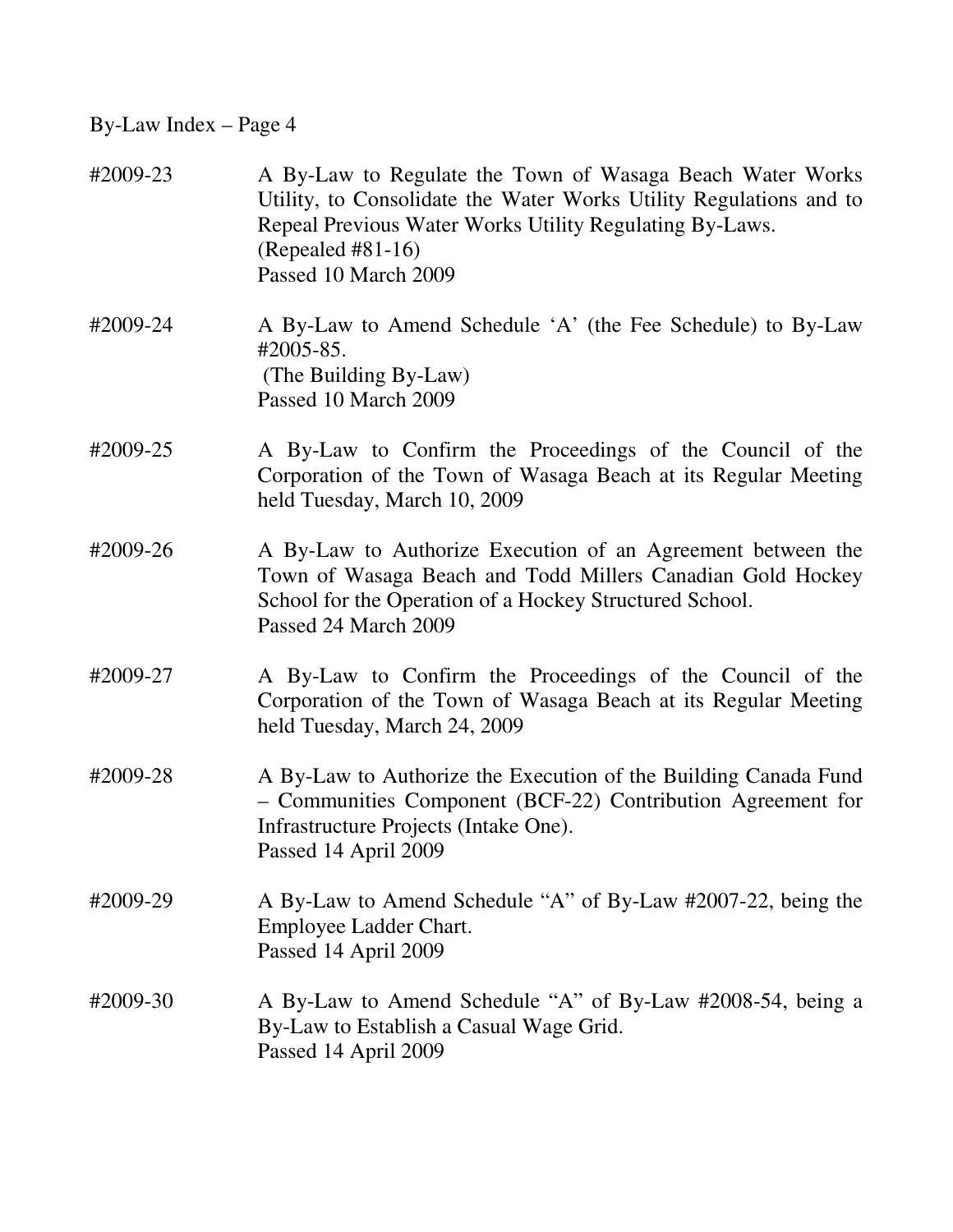| #2009-31 | A By-Law to Designate the Location of New "Stop Signs".<br>(Wasaga Sands Drive at its intersection with Red Oak Drive)<br>Passed 14 April 2009                                                               |
|----------|--------------------------------------------------------------------------------------------------------------------------------------------------------------------------------------------------------------|
| #2009-32 | A By-Law to Amend By-Law #2007-38 of the Corporation of the<br>Town of Wasaga Beach.<br>Occupation<br>Holistic<br>Practitioner;<br>(Home)<br>Barbershop/Hairdresser/Beauty Salon)<br>Passed 14 April 2009    |
| #2009-33 | A By-Law to Authorize Execution of an Agreement of Purchase and<br>Sale between the Town of Wasaga Beach and Janet Corbett for the<br>Purchase of Land. (404 Mosley)<br>Passed 14 April 2009                 |
| #2009-34 | A By-Law to Amend By-Law #2003-60 with respect to Lots 57 and<br>D, Plan 674 and Part Lot 95, Lots 96, 97 and 98, Plan 837, Town of<br>Wasaga Beach, County of Simcoe. (Giant Tiger)<br>Passed 14 April 2009 |
| #2009-35 | A By-Law to Adopt Amendment No. 19 to the Official Plan of the<br>Town of Wasaga Beach (Leslie Street – Pat Angelo)<br>Passed 14 April 2009                                                                  |
| #2009-36 | A By-Law to Adopt Amendment No. 20 to the Official Plan of the<br>Town of Wasaga Beach.<br>(New England Village – Baywood Homes – River Road West)<br>Passed 14 April 2009                                   |
| #2009-37 | A By-Law to Assume Certain Streets and the Associated Services, in<br>the Town of Wasaga Beach.<br>(Ann Arbour Subdivision – Phase 2)<br>Passed 14 April 2009                                                |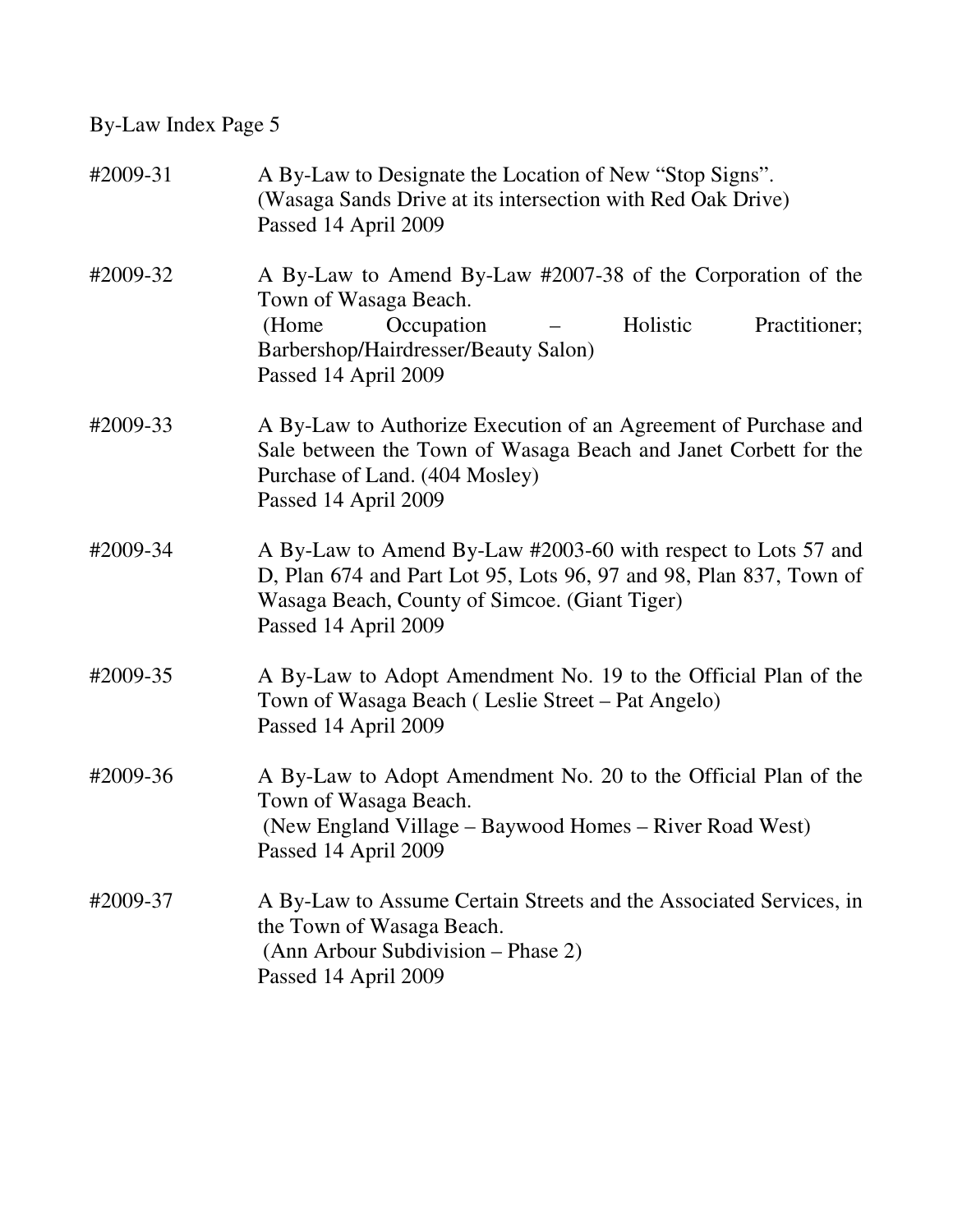| #2009-38 | A By-Law to Amend By-Law #2009-23, Being a By-Law to<br>Regulate the Town of Wasaga Beach Water Works Utility, to<br>Consolidate the Water Works Utility Regulations.<br>Passed 14 April 2009                                                                      |
|----------|--------------------------------------------------------------------------------------------------------------------------------------------------------------------------------------------------------------------------------------------------------------------|
| #2009-39 | A By-Law to Amend By-Law #2003-60 with respect to Part Lot 11,<br>Concession 15, Formerly in the Township of Sunnidale, Town of<br>Wasaga Beach, County of Simcoe<br>(Parkbridge – Country Meadows – Phase 2 – 2263 Klondike Park<br>Road)<br>Passed 14 April 2009 |
| #2009-40 | A By-Law to Amend By-Law #2003-60 with respect to Part of Lots<br>22 and 23, Concession 10, Town of Wasaga Beach, County of<br>Simcoe.<br>(2037529 Ontario Ltd. Optima Homes, Deerbrook Dr. & Earl<br>Street)<br>Passed 14 April 2009                              |
| #2009-41 | A By-Law to Amend By-Law #2007-22 being a By-Law to<br>Implement the Results of the Job Evaluation/Pay Equity Study<br>Passed 14 April 2009                                                                                                                        |
| #2009-42 | A By-Law to Confirm the Proceedings of the Council of the<br>Corporation of the Town of Wasaga Beach at its Regular Meeting<br>held Tuesday, April 14, 2009                                                                                                        |
| #2009-43 | A By-Law to Confirm the Proceedings of the Council of the<br>Corporation of the Town of Wasaga Beach at its Regular Meeting<br>held Tuesday, April 21, 2009                                                                                                        |
| #2009-44 | A By-Law to Amend By-Law #2002-63 of the Corporation of the<br>Town of Wasaga Beach.<br>(Dog Licensing – Kennel License)<br>Passed 28 April 2009                                                                                                                   |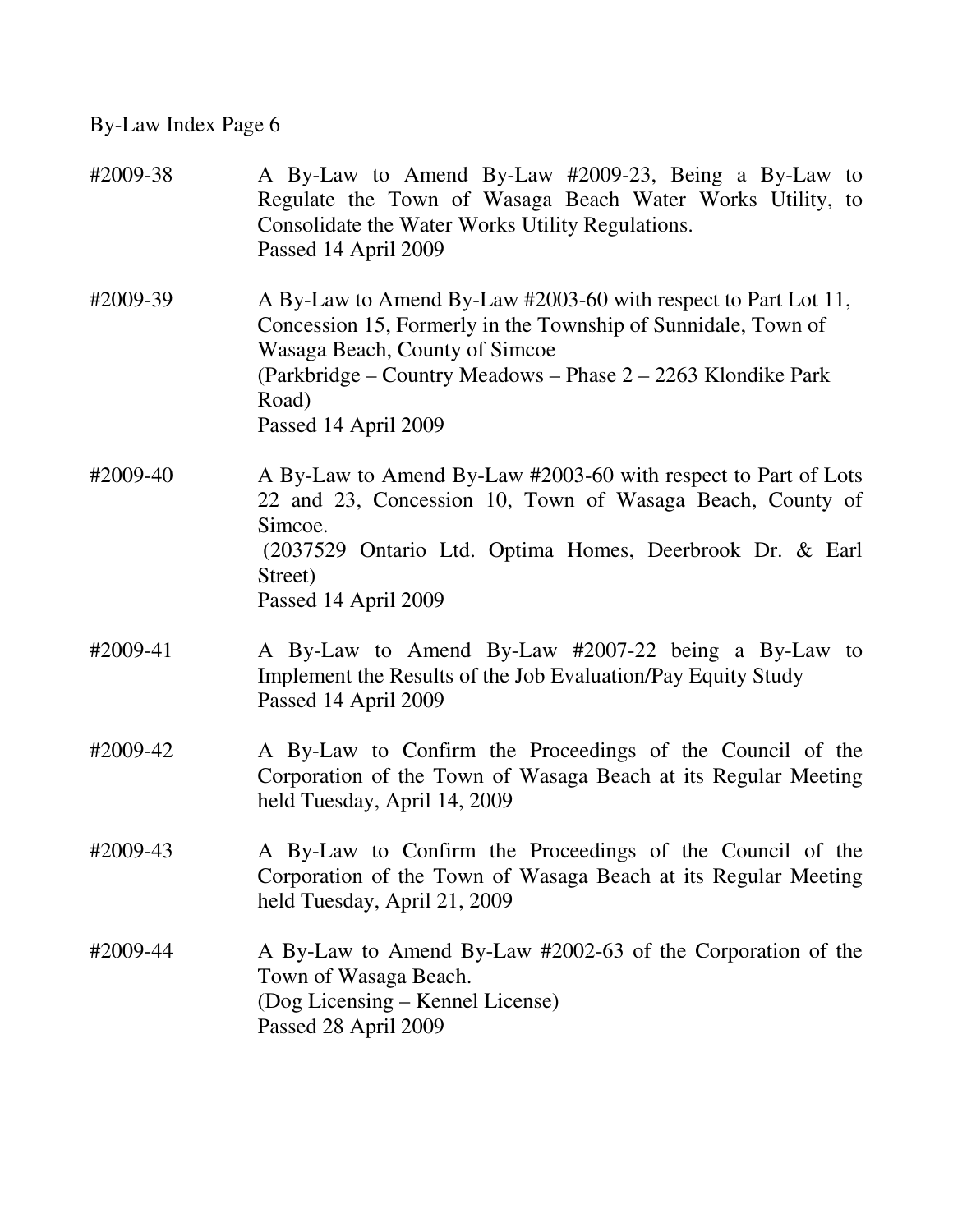| #2009-45 | A By-Law to Amend By-Law #2007-38 of the Corporation of the<br>Town of Wasaga Beach.<br>(Business Licensing – multiple business)<br>Passed 28 April 2009                                                                         |
|----------|----------------------------------------------------------------------------------------------------------------------------------------------------------------------------------------------------------------------------------|
| #2009-46 | A By-Law to Amend By-Law #2005-17, as Amended, of the<br>Corporation of the Town of Wasaga Beach.<br>(Restrictive Parking – Resident Parking Pass)<br>Passed 28 April 2009                                                       |
| #2009-47 | A By-Law to Set the Amount to be charged for a written statement<br>of Tax, Water/Sewer Arrears, Tax Statement and Building/Zoning<br>Compliance.<br>Passed 28 April 2009                                                        |
| #2009-48 | A By-Law to Appoint Municipal Law Enforcement Officers.<br>(Mike Coe, Andrew Cowan, Erin Tjart, Melissa Smith, Dawn Lewis,<br>Mike Franssen, Neil Hewit, Brittany Millette and Michael<br>Kolodziejczyk)<br>Passed 28 April 2009 |
| #2009-49 | A By-Law to Confirm the Proceedings of the Council of the<br>Corporation of the Town of Wasaga Beach at its Regular Meeting<br>held Tuesday, April 28, 2009.                                                                     |
| #2009-50 | A By-Law to Provide for the Maintenance of Lands in a Clean and<br>Clear Condition.<br>Passed 12 May 2009                                                                                                                        |
| #2009-51 | A By-Law to Amend By-Law #2003-60, Town of Wasaga Beach<br>Zoning By-Law.<br>(Off Street Loading Requirements)<br>Passed 12 May 2009                                                                                             |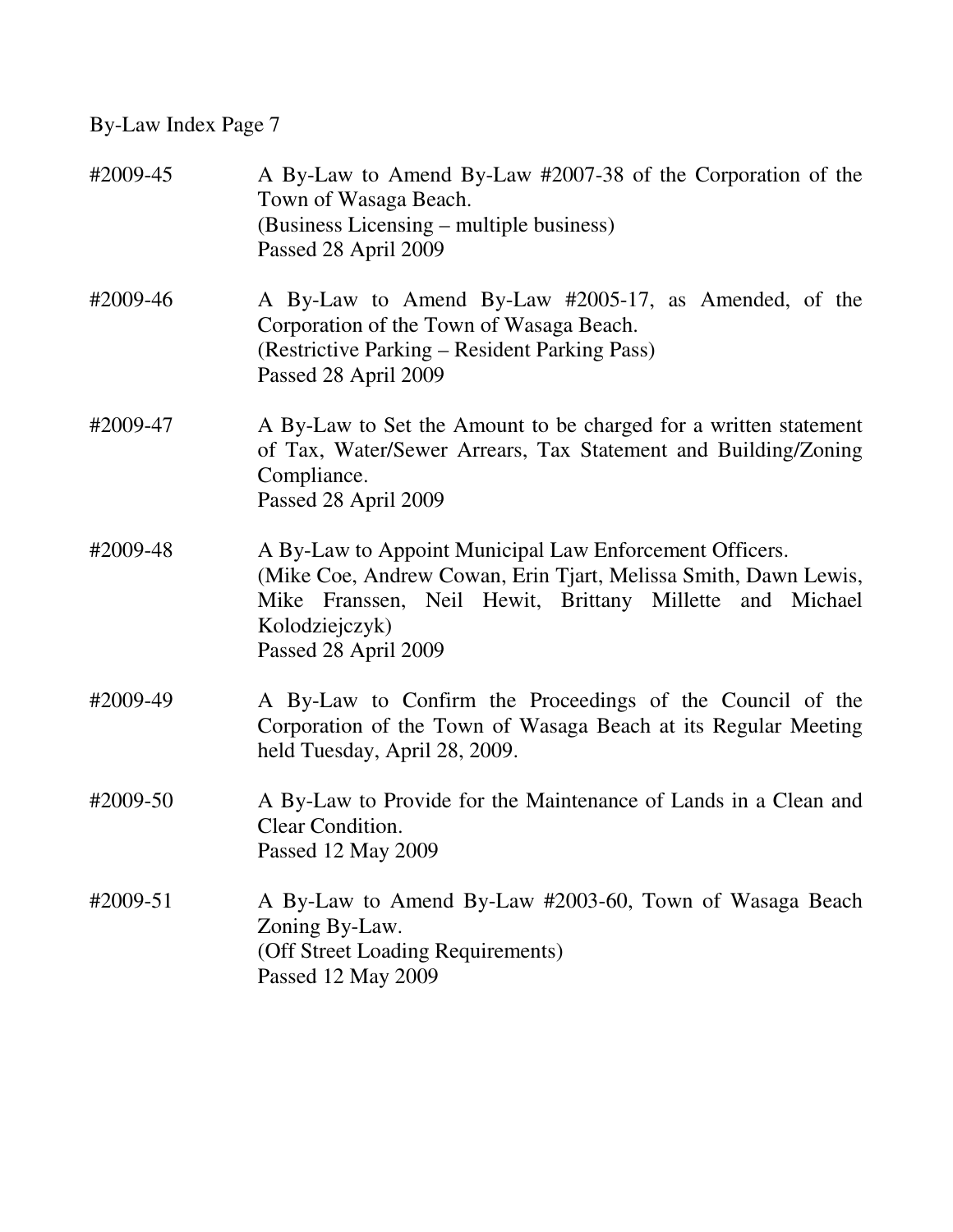| #2009-52 | A By-Law to Establish a 'Consolidated List of Municipally Assumed<br>Roads, Unassumed Roads and Private Roads' in the Town of<br>Wasaga Beach.<br>(Restrictive Parking)<br>Passed 12 May 2009                                                                                                                                                                                                                                                    |
|----------|--------------------------------------------------------------------------------------------------------------------------------------------------------------------------------------------------------------------------------------------------------------------------------------------------------------------------------------------------------------------------------------------------------------------------------------------------|
| #2009-53 | A By-Law to Deem Parts of Plan 1430, Town of Wasaga Beach, Not<br>to be a Registered Plan of Subdivision for the Purpose of The<br>Planning Act, R.S.O. 1990, C.P. 13, S.50(3).<br>(Rona Deeming)<br>Passed 12 May 2009                                                                                                                                                                                                                          |
| #2009-54 | A By-Law to Confirm the Proceedings of the Council of the<br>Corporation of the Town of Wasaga Beach at its Regular Meeting<br>held Tuesday, May 12, 2009                                                                                                                                                                                                                                                                                        |
| #2009-55 | A By-Law to Amend By-Law #2003-60 with respect to part of Lots<br>1 & 2, Concession 14, Town of Wasaga Beach, County of Simcoe<br>(Baycliffe Homes - 250 Morgan Road)<br>Passed 26 May 2009                                                                                                                                                                                                                                                      |
| #2009-56 | A By-Law to Set the 2009 Tax Rates and to Levy Taxes for the Year<br>2009<br>Passed 26 May 2009                                                                                                                                                                                                                                                                                                                                                  |
| #2009-57 | A By-Law to Confirm the Proceedings of the Council of the<br>Corporation of the Town of Wasaga Beach at its Regular Meeting<br>held Tuesday May 26 <sup>th</sup> , 2009                                                                                                                                                                                                                                                                          |
| #2009-58 | A By-Law to Authorize the Submission of an Application to The<br>Ontario Infrastructure Projects Corporation (OIPC) for Financing<br>Certain Ongoing Capital Works of the Corporation of the Town of<br>Wasaga Beach, to Authorize Temporary Borrowing from OIPC to<br>Meet Expenditures in Connection with Such Works and to Authorize<br>Long Term Borrowing for such works through the Issue of<br>Debentures to OIPC.<br>Passed 09 June 2009 |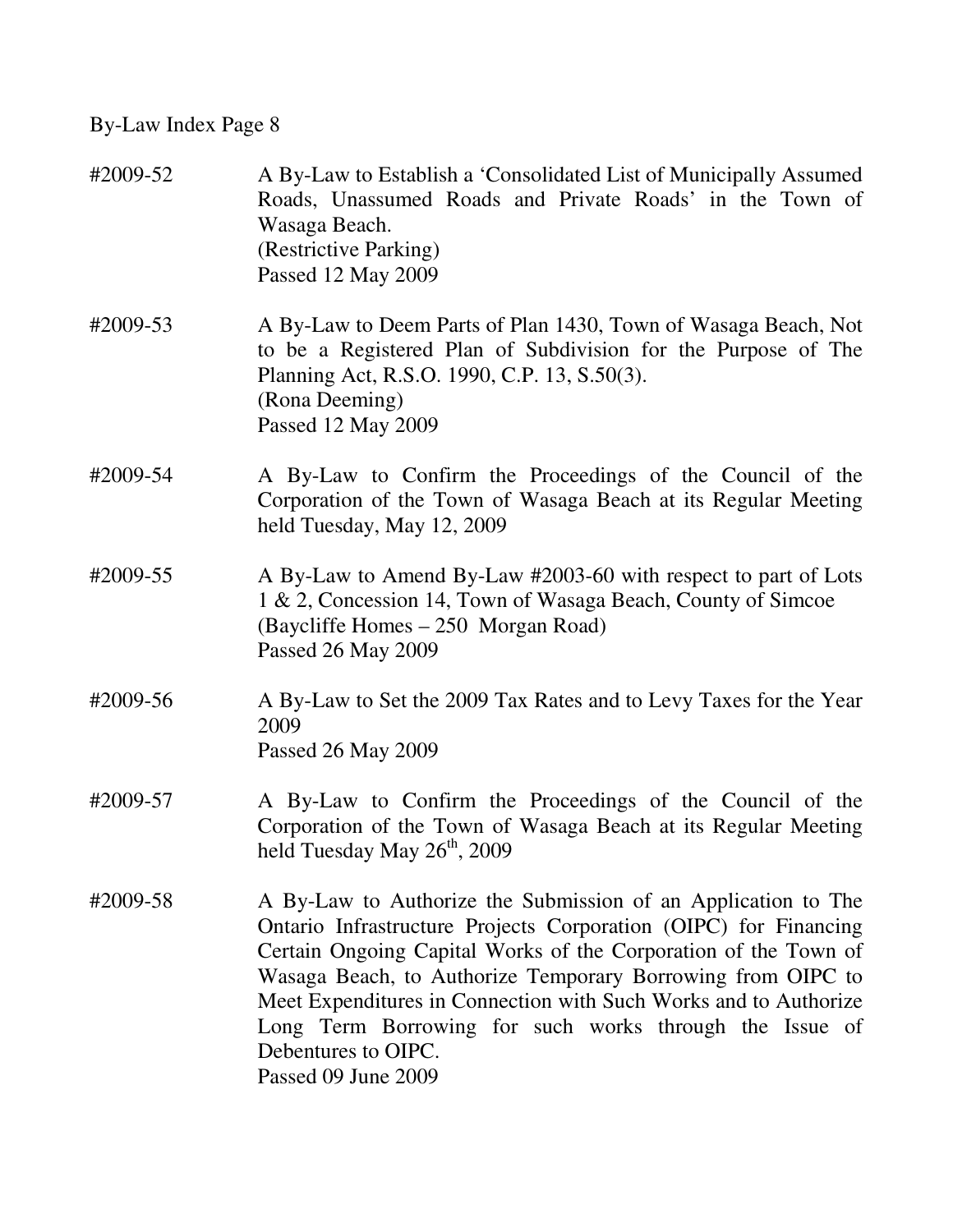| #2009-59 | A By-Law to Amend By-Law #2003-60 with respect to Part of Lots<br>4 & 5, Concession 13, Town of Wasaga Beach, County of Simcoe.<br>(Pacific Homes – Sunnidale Trails Secondary Plan Area)<br>Passed 09 June 2009                                                               |
|----------|--------------------------------------------------------------------------------------------------------------------------------------------------------------------------------------------------------------------------------------------------------------------------------|
| #2009-60 | A By-Law to Amend By-Law #2003-60 with respect to Part of Lot<br>26, concession 7, Town of Wasaga Beach, County of Simcoe.<br>(Parkbridge Lifestyles Communities – Golf Course Road)<br>Passed 09 June 2009                                                                    |
| #2009-61 | A By-Law to Amend By-Law #2003-60 with respect to Block 3,<br>51M-923, Town of Wasaga Beach, County of Simcoe.<br>(Hamount – Stonebridge)<br>Passed 09 June 2009                                                                                                               |
| #2009-62 | A By-Law to Amend By-Law #2003-60 with respect to Lot 67, 68,<br>Plan 532, Town of Wasaga Beach, County of Simcoe.<br>(Sorenson – Body in Balance – 950 Mosley Street)<br>Passed 09 June 2009                                                                                  |
| #2009-63 | A By-Law to Deem parts of Plan 532, Town of Wasaga Beach, Not<br>To Be A Registered Plan of Subdivision for the Purpose of The<br>Planning<br>C.P.<br>Act,<br>R.S.O.<br>1990,<br>13,<br>$S.50(3)$ .<br>(Sorenson – Body in Balance – 950 Mosley Street)<br>Passed 09 June 2009 |
| #2009-64 | A By-Law to Amend By-Law 2007-110, a By-Law Authorizing the<br>Financing and Construction of Water and Sewer Services to<br>Properties in the West End of Town.<br>Passed 09 June 2009                                                                                         |
| #2009-65 | A By-Law to Confirm the Proceedings of the Council of the<br>Corporation of the Town of Wasaga Beach at its Regular Meeting<br>held Tuesday, June $9th$ , 2009.                                                                                                                |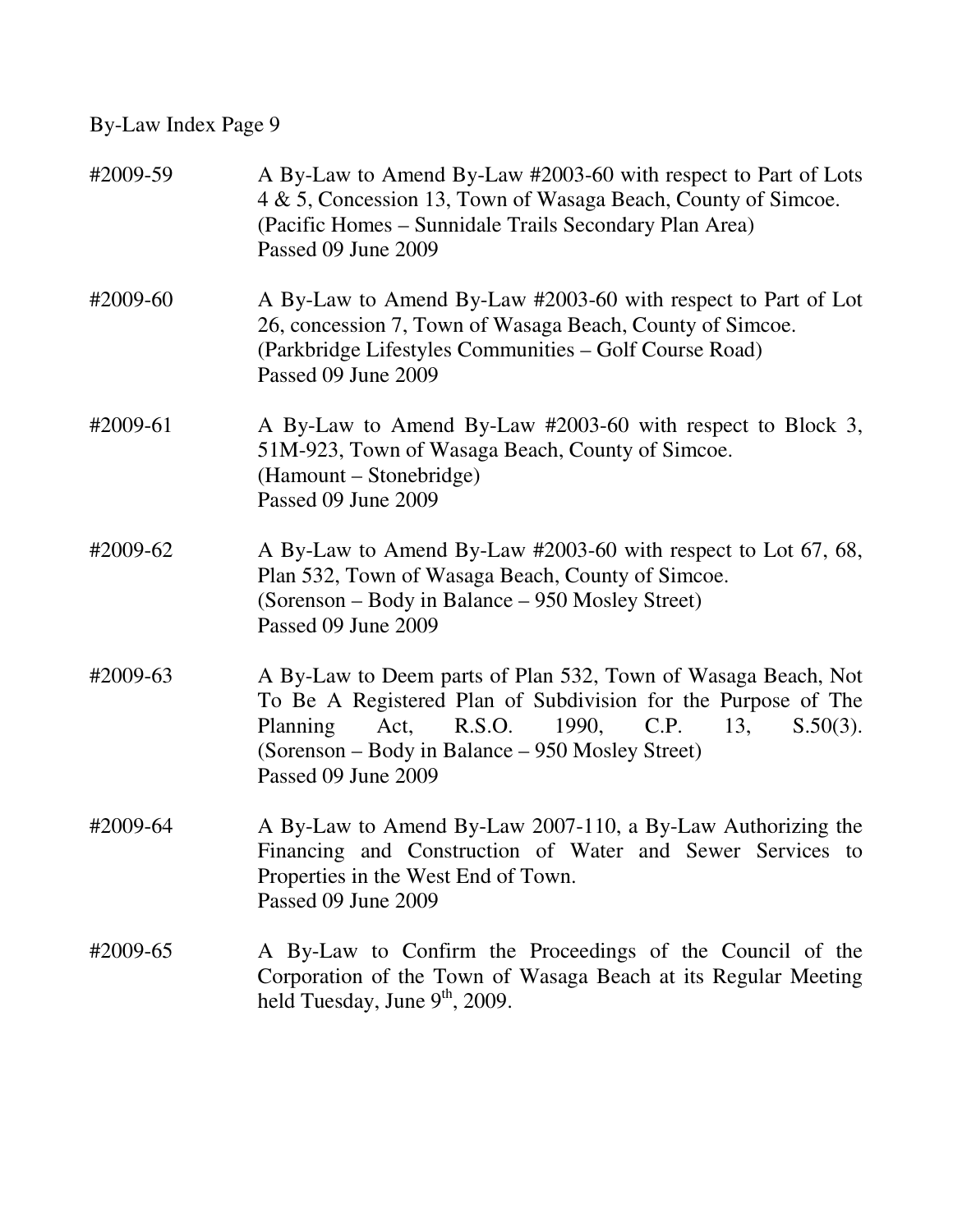| #2009-66 | A By-Law to Exempt Block 3, Registered Plan 51M-923 in the<br>Town of Wasaga Beach, County of Simcoe from Part Lot Control<br>imposed by section 50(5) of The Planning Act, R.S.O. 1990, C.P. 13.<br>(Stonebridge by the Bay)<br>Passed 23 June 2009 |
|----------|------------------------------------------------------------------------------------------------------------------------------------------------------------------------------------------------------------------------------------------------------|
| #2009-67 | A By-Law to Confirm the Proceedings of the Council of the<br>Corporation of the Town of Wasaga Beach at its Regular Meeting<br>held Tuesday, June $23^{\text{rd}}$ , 2009.                                                                           |
| #2009-68 | A By-Law to Appoint an Auditor for the Town of Wasaga Beach.<br>Passed 28 July 2009                                                                                                                                                                  |
| #2009-69 | A By-Law to Deem Parts of Plan 893, Town of Wasaga Beach, Not<br>to Be a Registered Plan of Subdivision for the Purpose of the<br>Planning Act, R.S.O. 1990, C.P. 13, s.50(3).<br>$(Crake - 58th Street S.)$<br>Passed 28 July 2009                  |
| #2009-70 | A By-Law to Amend By-Law #2003-60 with respect to Part Lot 27,<br>Concession 8 (Geographic Twp. of Flos) Town of Wasaga Beach,<br>County of Simcoe.<br>(Berkley Homes – 53 Westbury Road)<br>Passed 28 July 2009                                     |
| #2009-71 | A By-Law to Amend By-Law #2003-60 with respect to North $\frac{1}{2}$ Lot<br>25, Concession 8, Town of Wasaga Beach, County of Simcoe.<br>(Bob Smith – Car Wash – 611 RRW)<br>Passed 28 July 2009                                                    |
| #2009-72 | A By-Law to Amend By-Law #2003-60 with respect to Part of North<br>Half Lot 26, Concession 8, Town of Wasaga Beach, County of<br>Simcoe.<br>(Devlin Molella Plan of Subdivision - Westbury Rd.)<br>Passed 28 July 2009                               |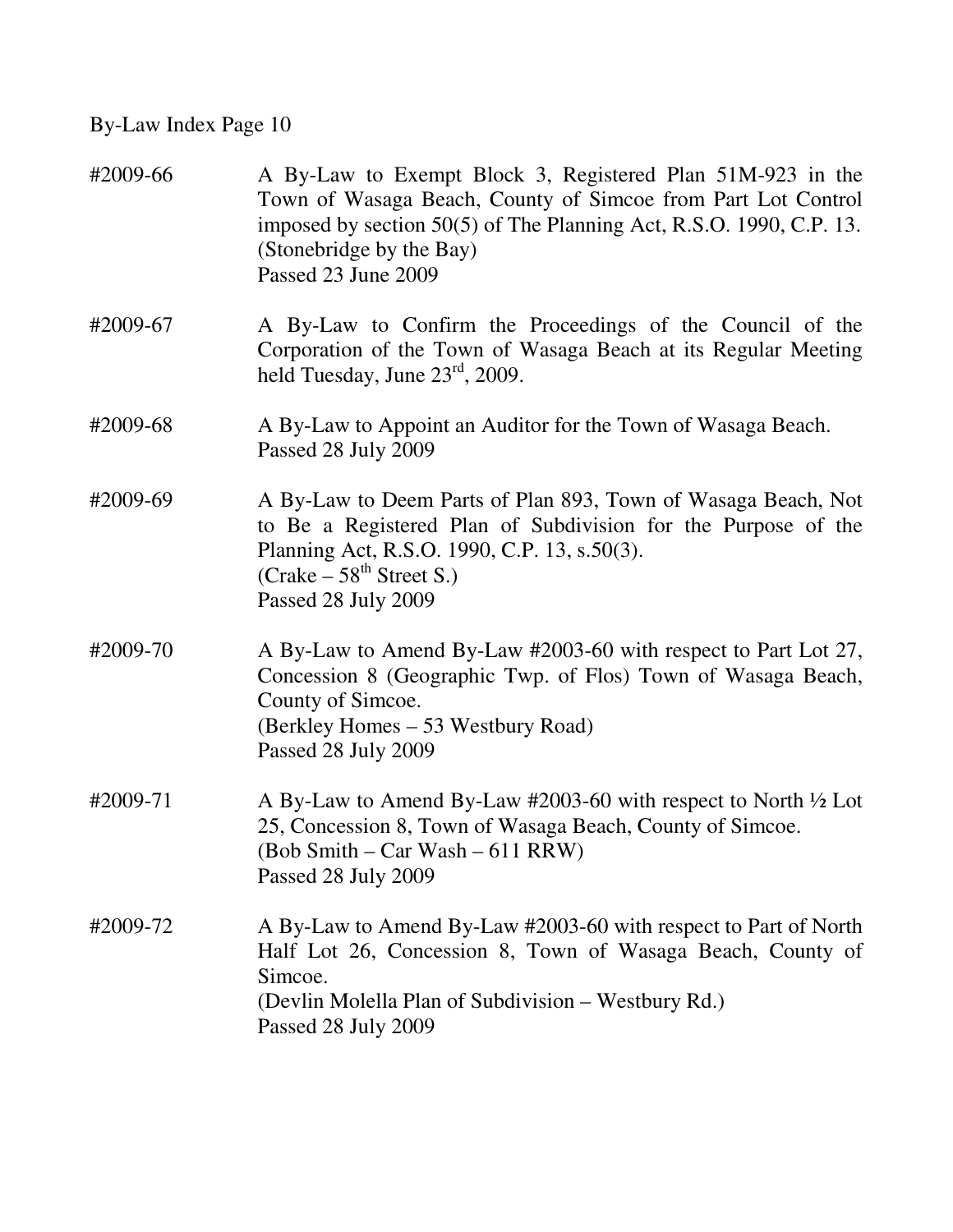| #2009-73 | A By-Law to Amend By-Law #2003-60 with respect to Part of Lot<br>11, Concession 15, Town of Wasaga Beach, County of Simcoe.<br>(Parkbridge Communities – Country Meadows Phase One – 2263)<br>Klondike Park Road)<br>Passed 28 July 2009             |
|----------|------------------------------------------------------------------------------------------------------------------------------------------------------------------------------------------------------------------------------------------------------|
| #2009-74 | A By-Law to Amend Schedule 'A' to By-Law #2007-22, being a<br>By-Law to Implement the Results of the Job Evaluation/Pay Equity<br>Study.<br>Passed 28 July 2009                                                                                      |
| #2009-75 | A By-Law to Amend By-Law #81-7 of the Town of Wasaga Beach.<br>(Noise By-Law)<br>Passed 28 July 2009                                                                                                                                                 |
| #2009-76 | A By-Law to Amend By-Law #2003-60 with Respect to Park Lot A,<br>Reference Plan 1369, Part 1 of Reference Plan 51R-32173, Town of<br>Wasaga Beach, County of Simcoe<br>(Pat Angelo – Leslie Street)<br>Passed 28 July 2009                           |
| #2009-77 | A By-Law to Authorize Execution of a Funding Agreement with the<br>Ontario Ministry of Health Promotion under the<br>Healthy<br><b>Communities Fund.</b><br>Passed 28 July 2009                                                                      |
| #2009-78 | A By-Law to Confirm the Proceedings of the Council of the<br>Corporation of the Town of Wasaga Beach at its Regular Meeting<br>held Tuesday, July 28 <sup>th</sup> , 2009.                                                                           |
| #2009-79 | A By-Law of the Corporation of the Town of Wasaga Beach to<br>Authorize the Borrowing upon Amortizing Debentures in the<br>Principal Amount of \$1,500,000.00 towards the cost of the West End<br>Servicing Contract 10/15.<br>Passed 25 August 2009 |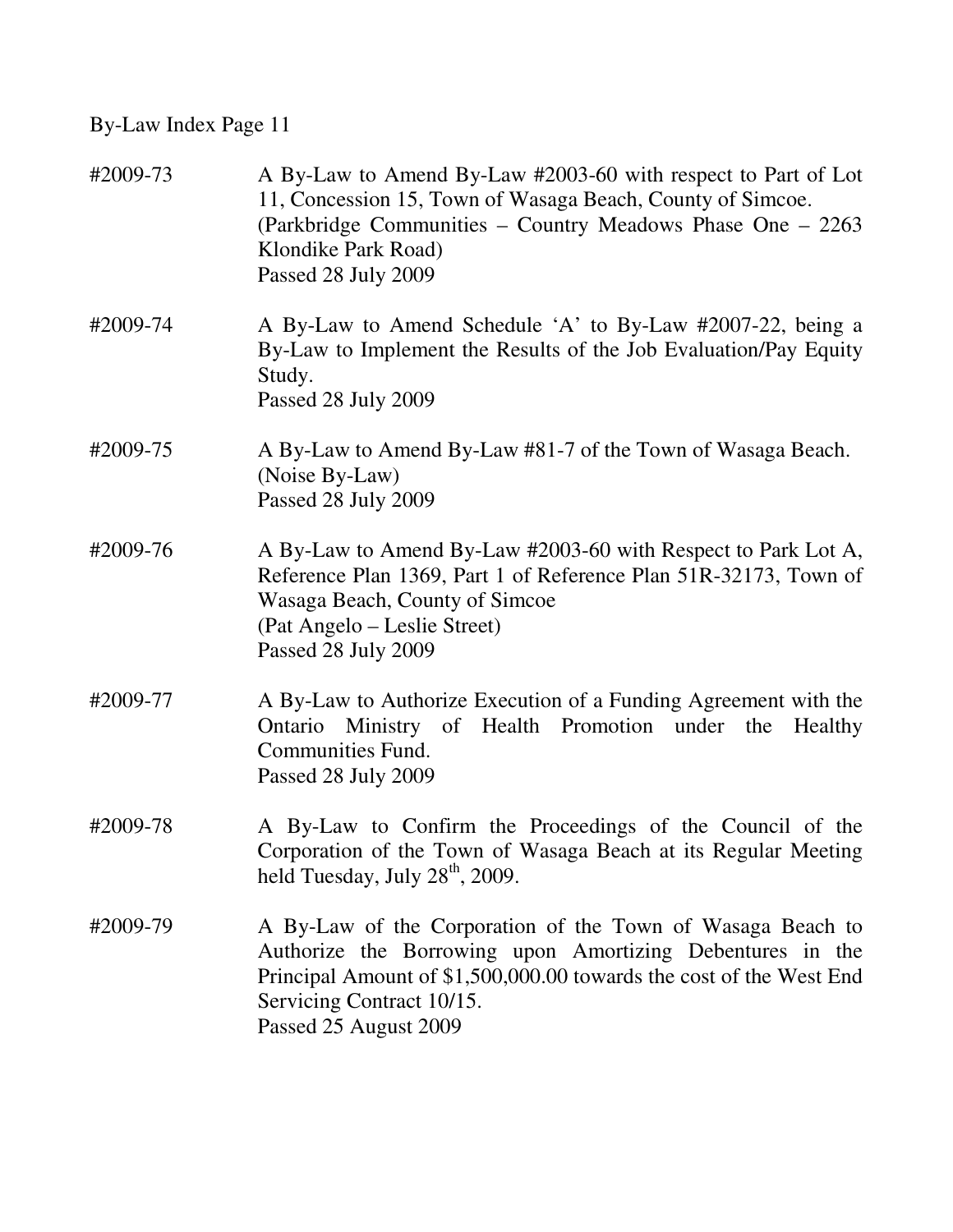| #2009-80 | A By-Law to Authorize Execution of an Agreement between the<br>Town of Wasaga Beach and Beachfront Development Inc.<br>(Splash Pad Agreement)<br>Passed 25 August 2009.                                                  |
|----------|--------------------------------------------------------------------------------------------------------------------------------------------------------------------------------------------------------------------------|
| #2009-81 | By-Law to Confirm the Proceedings of the Council of the<br>Corporation of the Town of Wasaga Beach at its Regular Meeting<br>held Tuesday, August $25th$ , 2009.                                                         |
| #2009-82 | A By-Law to amend Schedule 'A' to By-Law #2007-22 being a By-<br>Law to Implement the Results of the Job Evaluation/Pay Equity<br>Study.<br>(Human Resources Coordinator)<br>Passed 8 September 2009                     |
| #2009-83 | A By-Law to Appoint an Acting Town Clerk for the Town of<br>Wasaga Beach.<br>(Twyla Nicholson)<br>Passed 8 September 2009                                                                                                |
| #2009-84 | A By-Law to Appoint a Deputy Clerk / Executive Assistant to CAO<br>& Council / Cemetery Custodian for the Town of Wasaga Beach.<br>(Pamela Archdekin)<br>Passed 8 September 2009                                         |
| #2009-85 | A By-Law to Authorize Execution of the Infrastructure Stimulus<br>Fund Contribution Agreement for Infrastructure Projects.<br>$(45th$ Street widening & Trail & Bridge Upgrades Wasaga Sands)<br>Passed 8 September 2009 |
| #2009-86 | A By-Law to Amend By-Law #2003-60 with respect to Block 2,<br>51M-923, Town of Wasaga Beach, County of Simcoe.<br>(Hamount - Stonebridge)<br>Passed 8 September 2009                                                     |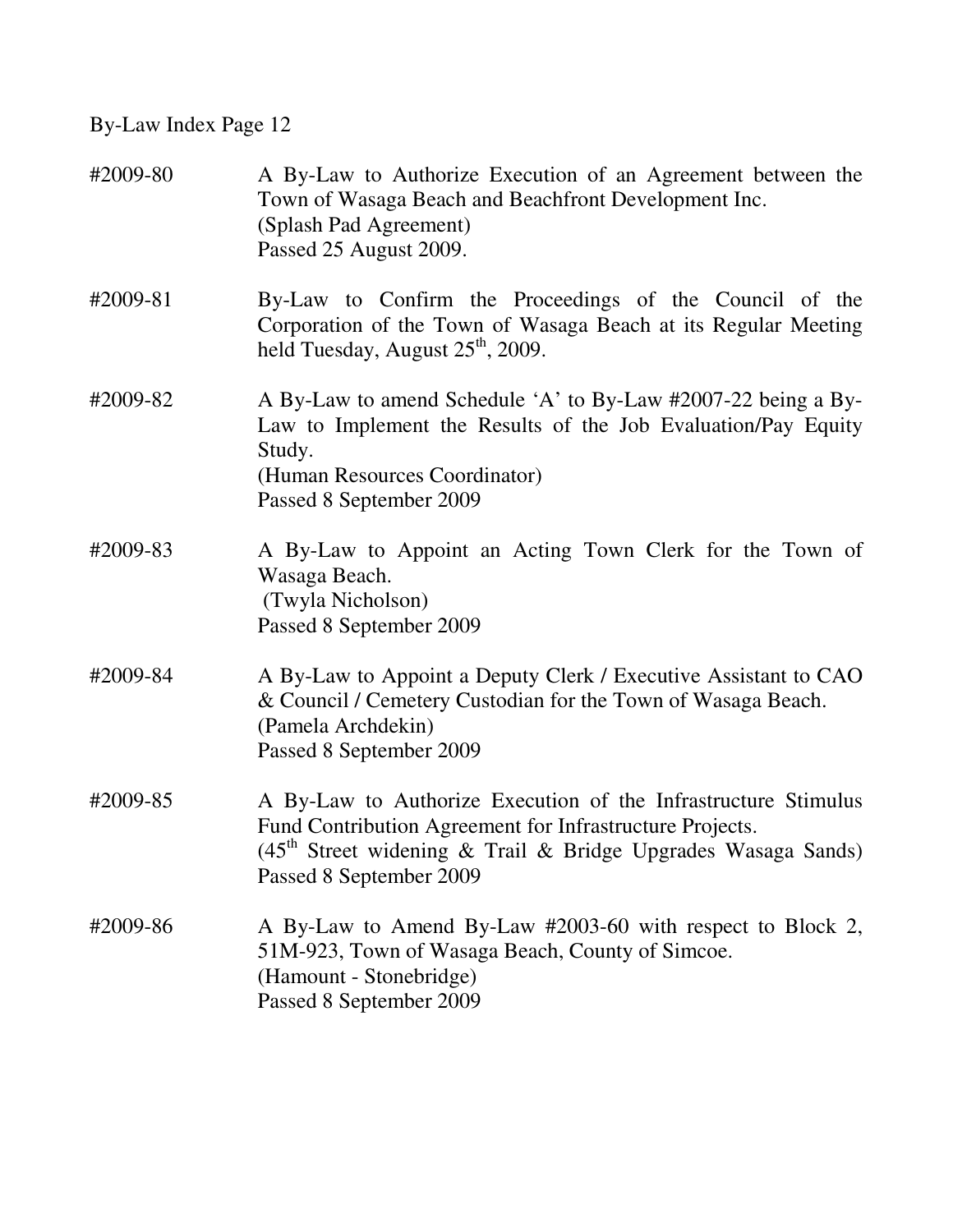| #2009-87 | A By-Law to Deem Parts of Plan 721, Town of Wasaga Beach, Not<br>to be a Registered Plan of Subdivision for the Purpose of The<br>Planning Act, R.S.O. 1990, C.P. 13, S.50(3).<br>(1036 River Road East, Peter & Maureen Burke)<br>Passed 8 September 2009 |
|----------|------------------------------------------------------------------------------------------------------------------------------------------------------------------------------------------------------------------------------------------------------------|
| #2009-88 | A By-Law to Amend By-Law #2009-60 with respect to Lot 70, Plan<br>708, Town of Wasaga Beach.<br>$(1155$ River Road East – DeCastro)<br>Passed 8 September 2009                                                                                             |
| #2009-89 | A By-Law to Authorize Execution of an Agreement between the<br>Town of Wasaga Beach and 1169561 Ontario Limited and 1169562<br>Ontario Limited.<br>(Peter Regina – exchange of land Dunes for Main/Elm St. Parking<br>Lot)<br>Passed 8 September 2009      |
| #2009-90 | A By-Law to Confirm the Proceedings of the Council of the<br>Corporation of the Town of Wasaga Beach at its Regular Meeting<br>held Tuesday, 8 September 2009.                                                                                             |
| #2009-91 | A By-Law to Regulate the Speed of Traffic in School Zones.<br>(Worsley, St. Noel Chabanel, Silvercrest, Birchview Dunes)<br>Passed 22 September 2009                                                                                                       |
| #2009-92 | A By-Law to Confirm the Proceedings of the Council of the<br>Corporation of the Town of Wasaga Beach at its Regular Meeting<br>held Tuesday, 22 September 2009.                                                                                            |
| #2009-93 | A By-Law to Authorize Execution of an Agreement Under the<br>Community Adjustment Fund.<br>$(40th Street South road project)$<br>Passed 13 October 2009                                                                                                    |
|          |                                                                                                                                                                                                                                                            |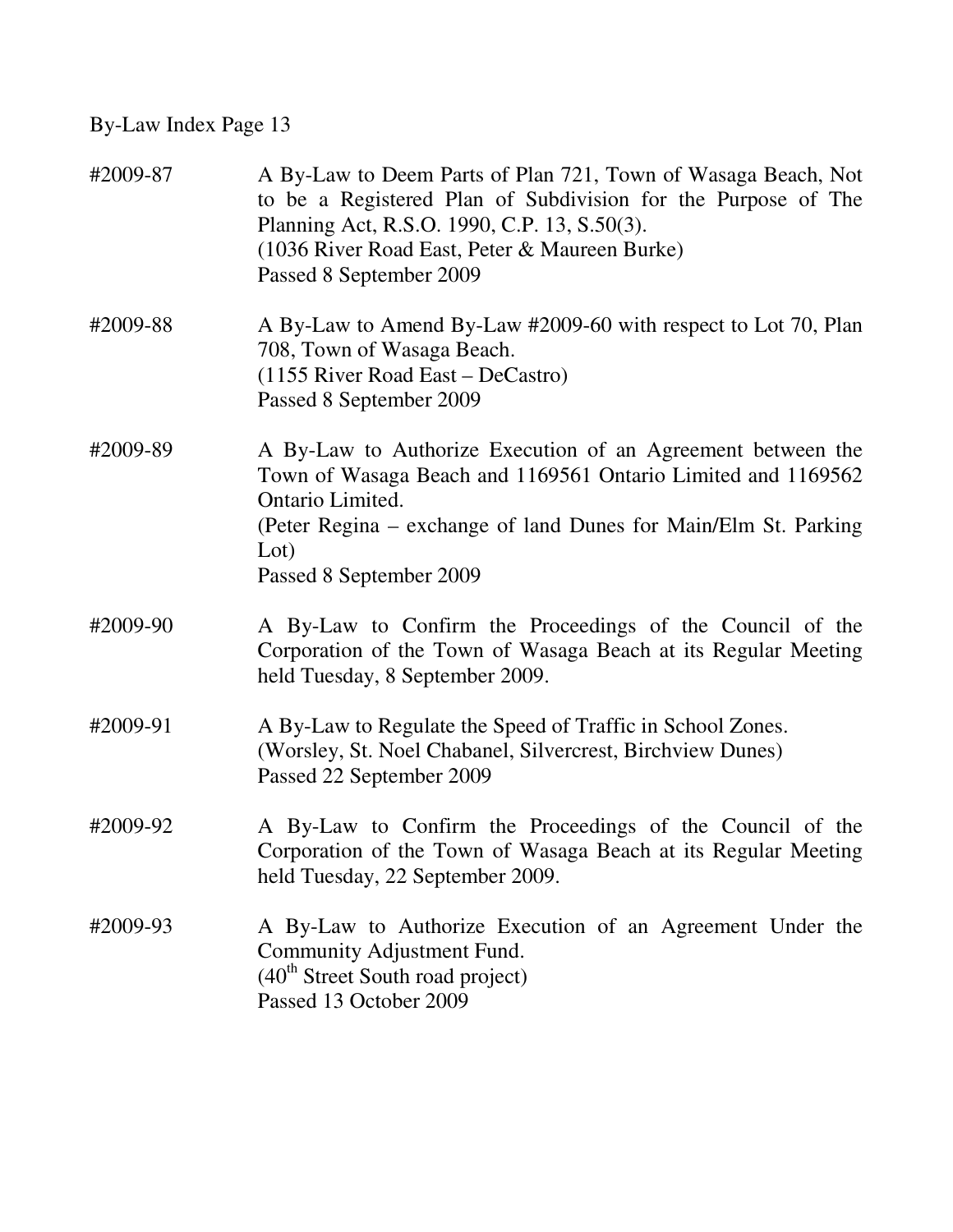| #2009-94  | A By-Law to Adopt an Official Plan Amendment of the Town of<br>Wasaga Beach<br>(A. Bifolchi – 295 Deerbrook Drive)<br>Passed 13 October 2009                                                               |
|-----------|------------------------------------------------------------------------------------------------------------------------------------------------------------------------------------------------------------|
| #2009-95  | A By-Law to Amend By-Law #2003-60 with respect to North Part of<br>Lot 22, Concession 9, Town of Wasaga Beach, County of Simcoe.<br>(A. Bifolchi – 295 Deerbrook Drive)<br>Passed 13 October 2009          |
| #2009-96  | A By-Law to Authorize Execution of a Site Lease Agreement with<br>TM Mobile Inc. 'Telus' for the Lease of Space.<br>(Sunnidale Road Water Tower)<br>Passed 13 October 2009                                 |
| #2009-97  | A By-Law to Adopt a Telecommunication Consultation Protocol<br>with Regard to Proposals for the Installation of Telecommunication<br>Facilities within the Town of Wasaga Beach.<br>Passed 13 October 2009 |
| #2009-98  | A By-law to Appoint a Town Clerk for the Town of Wasaga Beach.<br>(Twyla Nicholson)<br>Passed 13 October 2009                                                                                              |
| #2009-99  | A By-Law to Confirm the Proceedings of the Council of the<br>Corporation of the Town of Wasaga Beach at its Regular Meeting<br>held Tuesday, 13 October 2009.                                              |
| #2009-100 | A By-Law to Confirm the Proceedings of the Council of the<br>Corporation of the Town of Wasaga Beach at its Regular Meeting<br>held Tuesday, 27 October 2009.                                              |
| #2009-101 | A By-Law to Confirm the Proceedings of the Council of the<br>Corporation of the town of Wasaga Beach at its Regular Meeting<br>held Tuesday 10 November 2009.                                              |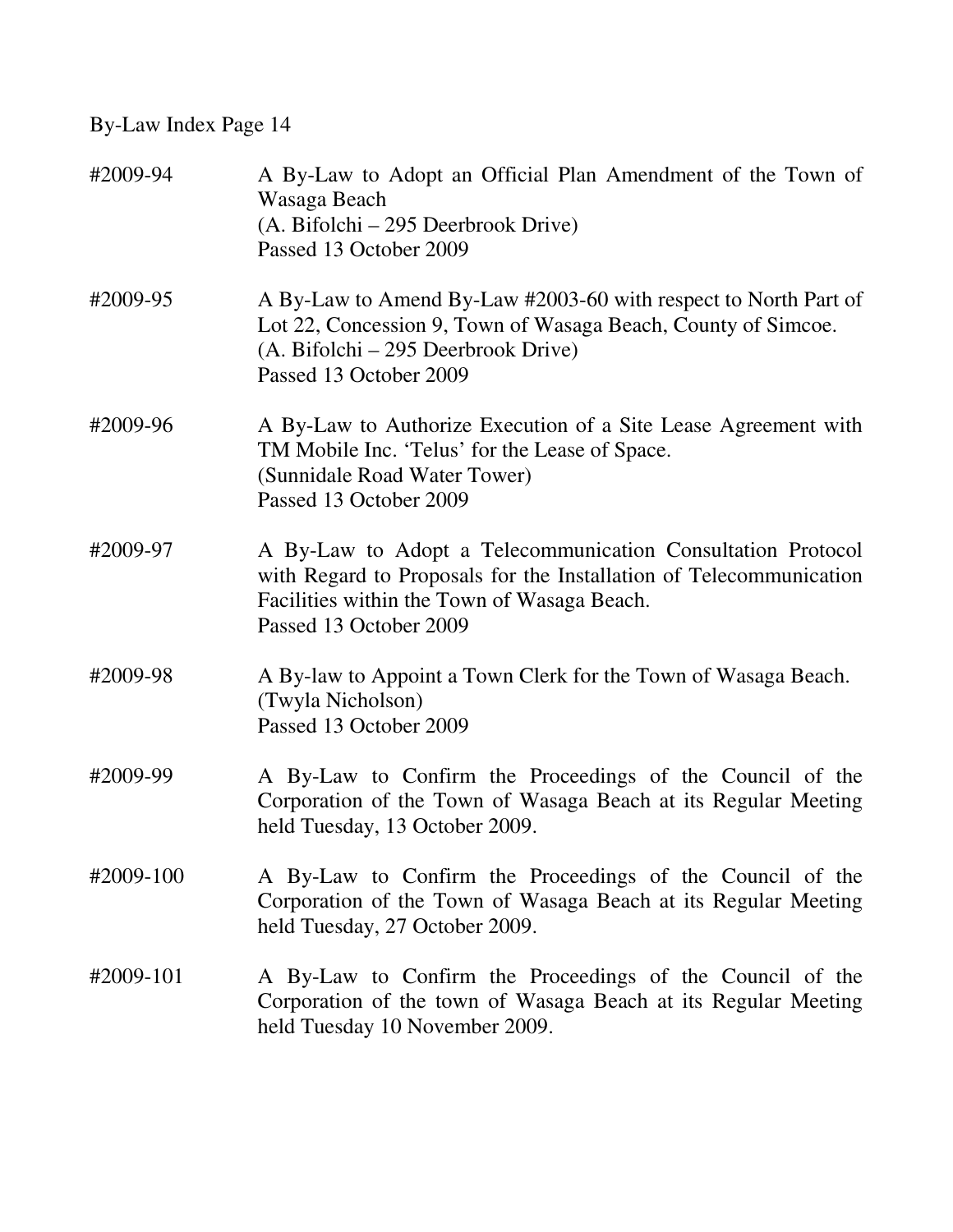| #2009-102 | A By-Law to Assume, Close, Stop Up and Convey a Portion of the<br>Unopened Road Allowance Shown as Being Part of Thomas Street<br>on Plan 804, Town of Wasaga Beach, County of Simcoe.<br>(Part 1 and 2 – Albatross Motel - Main & Beck Streets)<br>Passed 24 November 2009                                 |
|-----------|-------------------------------------------------------------------------------------------------------------------------------------------------------------------------------------------------------------------------------------------------------------------------------------------------------------|
| #2009-103 | A By-Law to Assume, Close, Stop Up and convey a Portion of Park<br>Lot A, Being Part 1, Reference Plan 51R-32362, Town of Wasaga<br>Beach, County of Simcoe.<br>(River Road West – Bartoletti)<br>Passed 24 November 2009                                                                                   |
| #2009-104 | A By-Law to Amend By-Law #2002-63 (Being a By-Law to<br>Regulate and Control Animals within the Town of Wasaga Beach) of<br>the Corporation of the Town of Wasaga Beach.<br>(Animal Control – appeals/exemptions)<br>Passed 24 November 2009                                                                |
| #2009-105 | A By-Law to Amend By-Law #2003-60 with Respect to Lot 17 of<br>Plan 1033, Town of Wasaga Beach, County of Simcoe.<br>(DiPaola – 1256 Mosley Street – Lift H)<br>Passed 24 November 2009                                                                                                                     |
| #2009-106 | A By-Law to Amend By-Law #2003-60 with Respect to Block 2 of<br>Registered Plan 51M-923, Being Part of Lot 26, Concession 9,<br>Formerly in the Township of Flos, Town of Wasaga Beach, County<br>of Simcoe.<br>(Stonebridge Blvd. – Loggers Lane & Savannah Crescent – Stage 1)<br>Passed 24 November 2009 |
| #2009-107 | A By-Law to Amend By-Law #2003-60 with respect to Part of Lot<br>11, Concession 15, Formerly in the Township of Sunnidale, Town of<br>Wasaga Beach, County of Simcoe.<br>(Country Meadows Phase 2 Stage 2A – Parkbridge Communities)<br>Passed 24 November 2009                                             |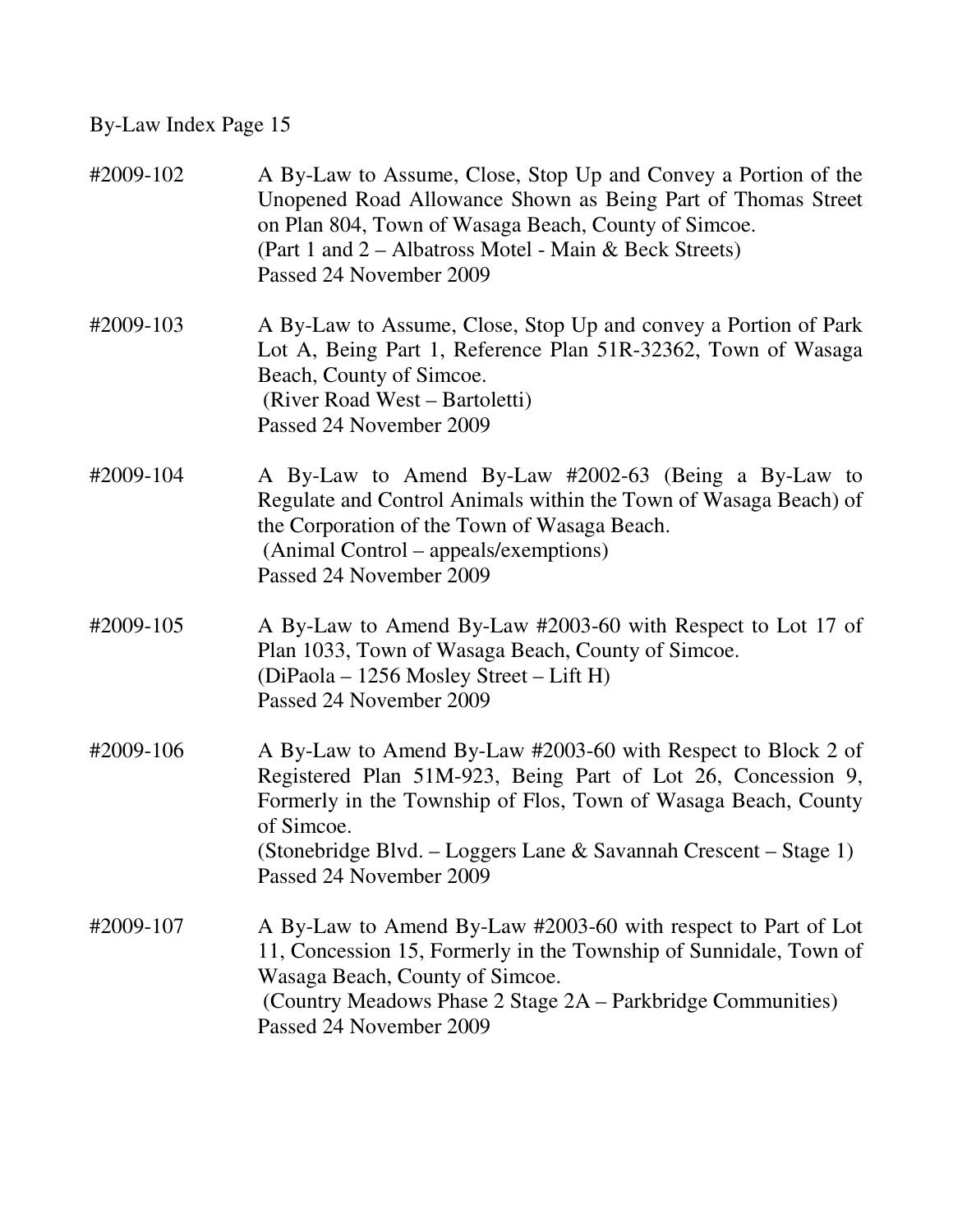| #2009-108 | A By-Law to Confirm the Proceedings of the Council of the Town of<br>Wasaga Beach at its Regular Meeting held Tuesday, November 24,<br>2009, be received and be deemed to have been read a first, second<br>and third time, passed and numbered #2009-108.                                             |
|-----------|--------------------------------------------------------------------------------------------------------------------------------------------------------------------------------------------------------------------------------------------------------------------------------------------------------|
| #2009-109 | A By-Law to Amend By-Law #2003-60 with respect to Lots 17<br>through 21, Registered Plan 1430, Town of Wasaga Beach, County<br>of Simcoe.<br>(Rona – main store 1317 Mosley Street)<br>Passed 8 December 2009                                                                                          |
| #2009-110 | A By-Law to Amend By-Law #2003-60 with respect to Lot 25,<br>Registered Plan 1430, Town of Wasaga Beach, County of Simcoe.<br>(Rona – storage area 32 Riverbend Avenue)<br>Passed 8 December 2009                                                                                                      |
| #2009-111 | A By-Law to Deem Parts of Plan 1092, Town of Wasaga Beach, Not<br>To Be A Registered Plan of Subdivision for the Purpose of the<br>Planning Act R.S.O. 1990, C.P. 13, S.50(3).<br>(Luzi/Maggiolo $55th$ Street South)<br>Passed 8 December 2009                                                        |
| #2009-112 | A By-Law to Adopt an Amendment to the Official Plan of the Town<br>of Wasaga Beach.<br>(OPA #22 – Heritage Lands)<br>Passed 8 December 2009                                                                                                                                                            |
| #2009-113 | A By-Law to Amend By-Law #2009-107 Being a By-Law amending<br>Comprehensive Zoning By-Law #2003-60 with Respect to Part Lot<br>11, Concession 15, (Geographic Township of Sunnidale) now in the<br>Town of Wasaga Beach, County of Simcoe.<br>(Country Meadows – Club House)<br>Passed 8 December 2009 |
| #2009-114 | A By-Law to Confirm the Proceedings of the Council of the<br>Corporation of the Town of Wasaga Beach at its Regular Meeting<br>held Tuesday, December 8 <sup>th</sup> , 2009.                                                                                                                          |